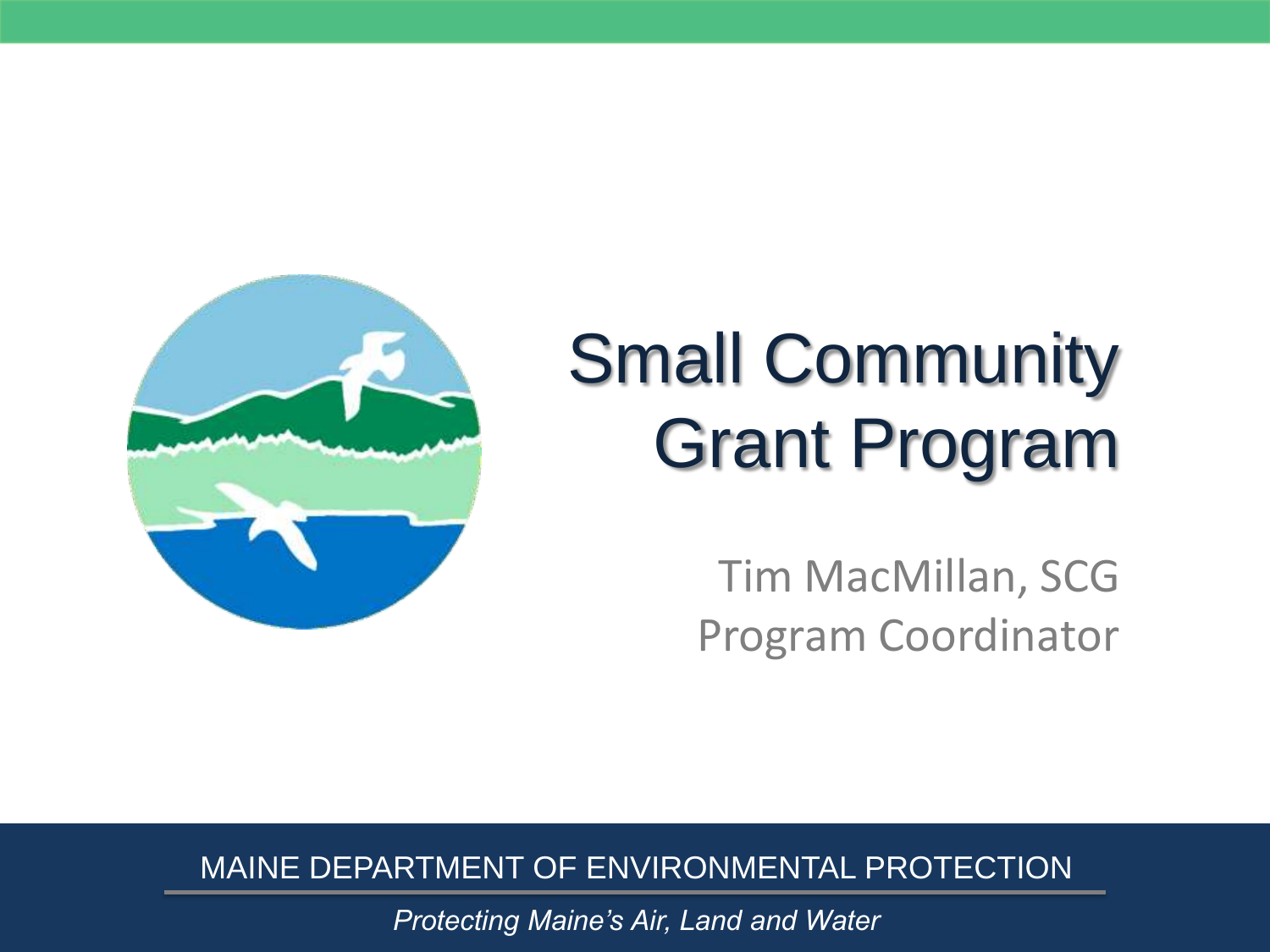### **Outline**

- Program Goals
- Program Procedure
- Municipal Handbook
- Documentation Expectations
- Reimbursement
- Questions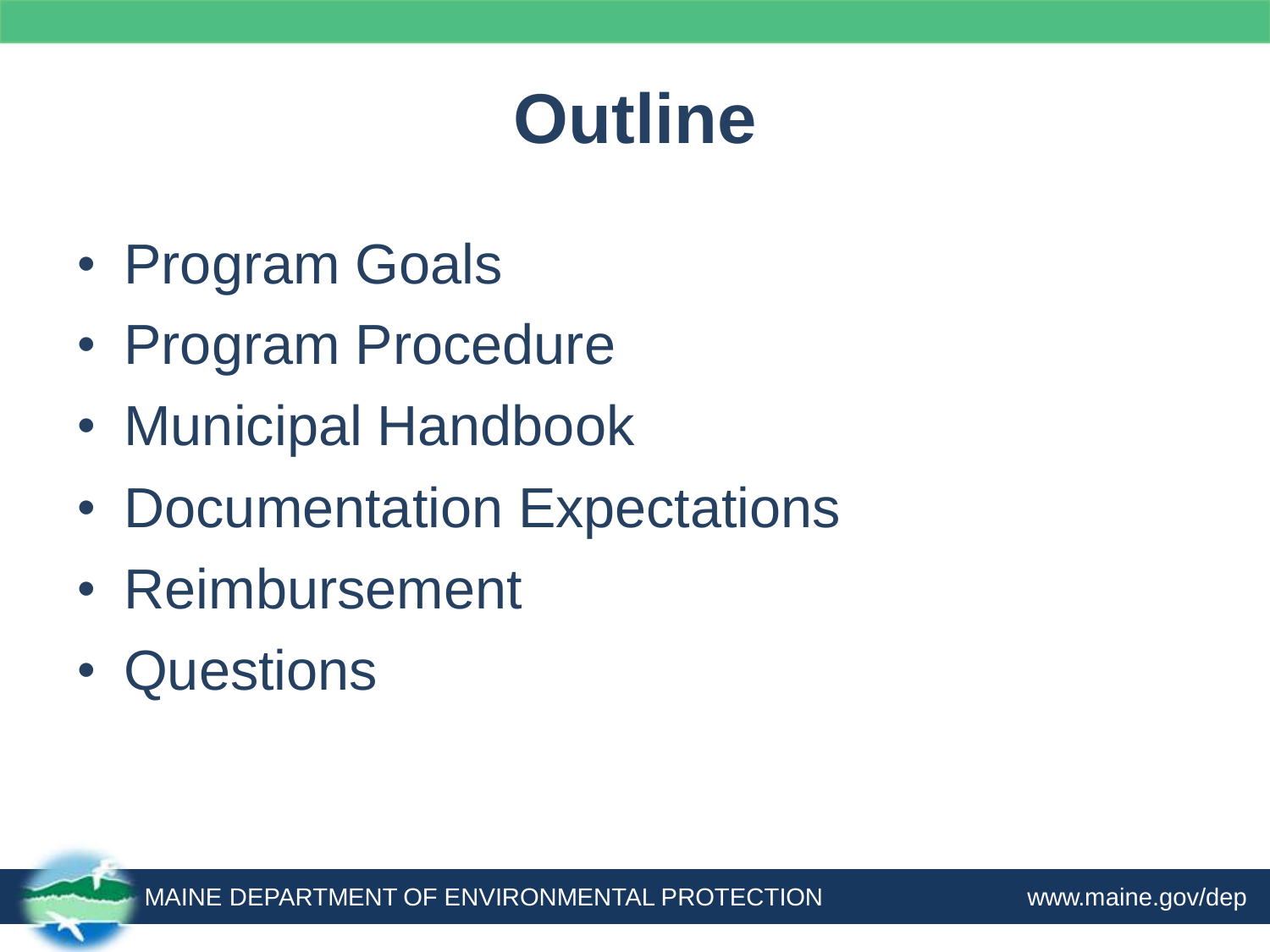## **SCG: Program Goals**

- Treat/Eliminate Environmental Problems
- Four priorities:
	- Public drinking water
	- Shellfishing areas
	- Surface waters
	- Public Nuisances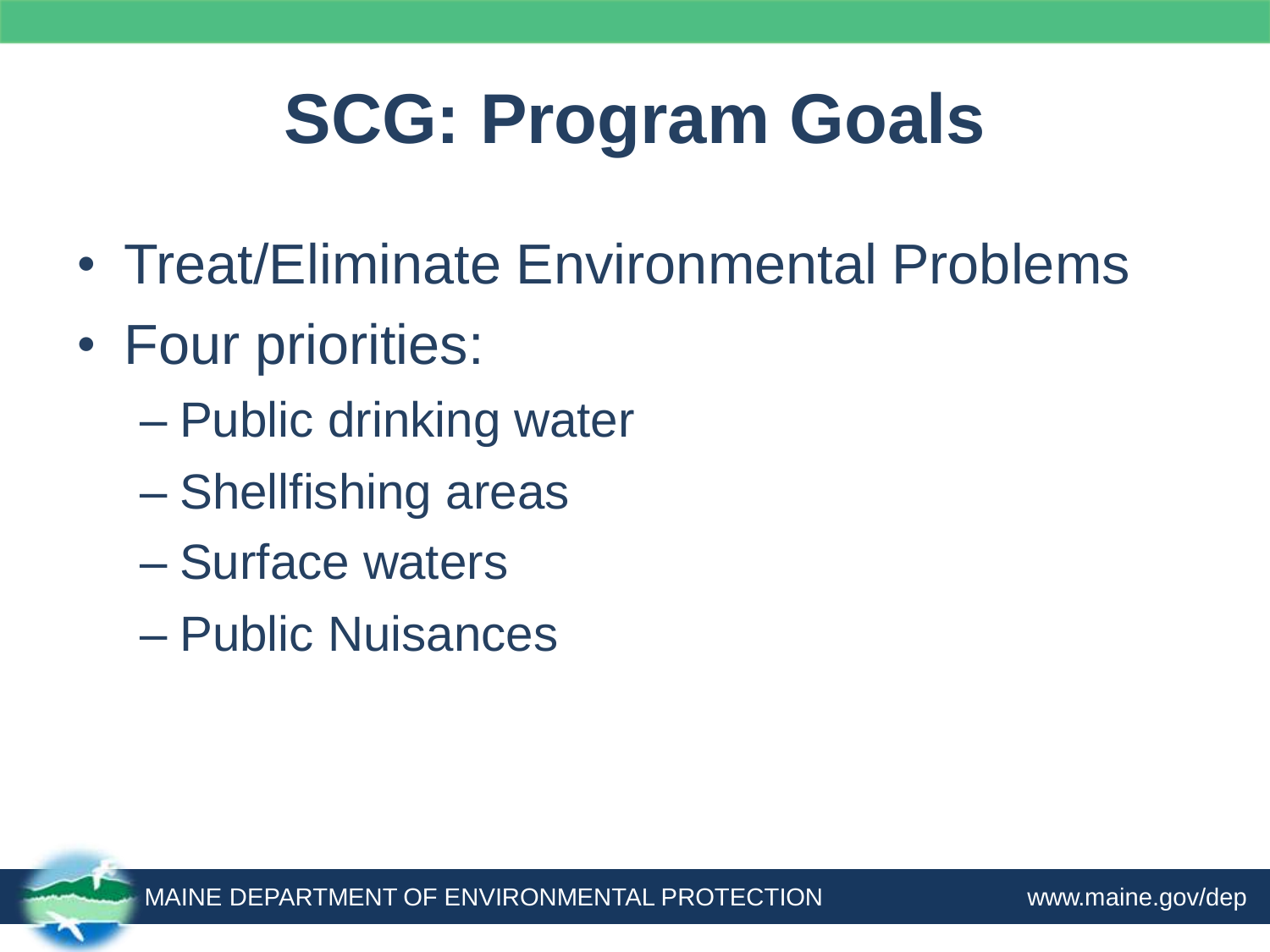### **SCG: Program Procedure**

- Apply to the Program Jan. 31
- Program Priority list approved grants offered
- Program implemented systems installed by the end of the year
- Town requests reimbursement by year end
- DEP takes back unused funds Dec. 31
- Emergency Applications are accepted yearround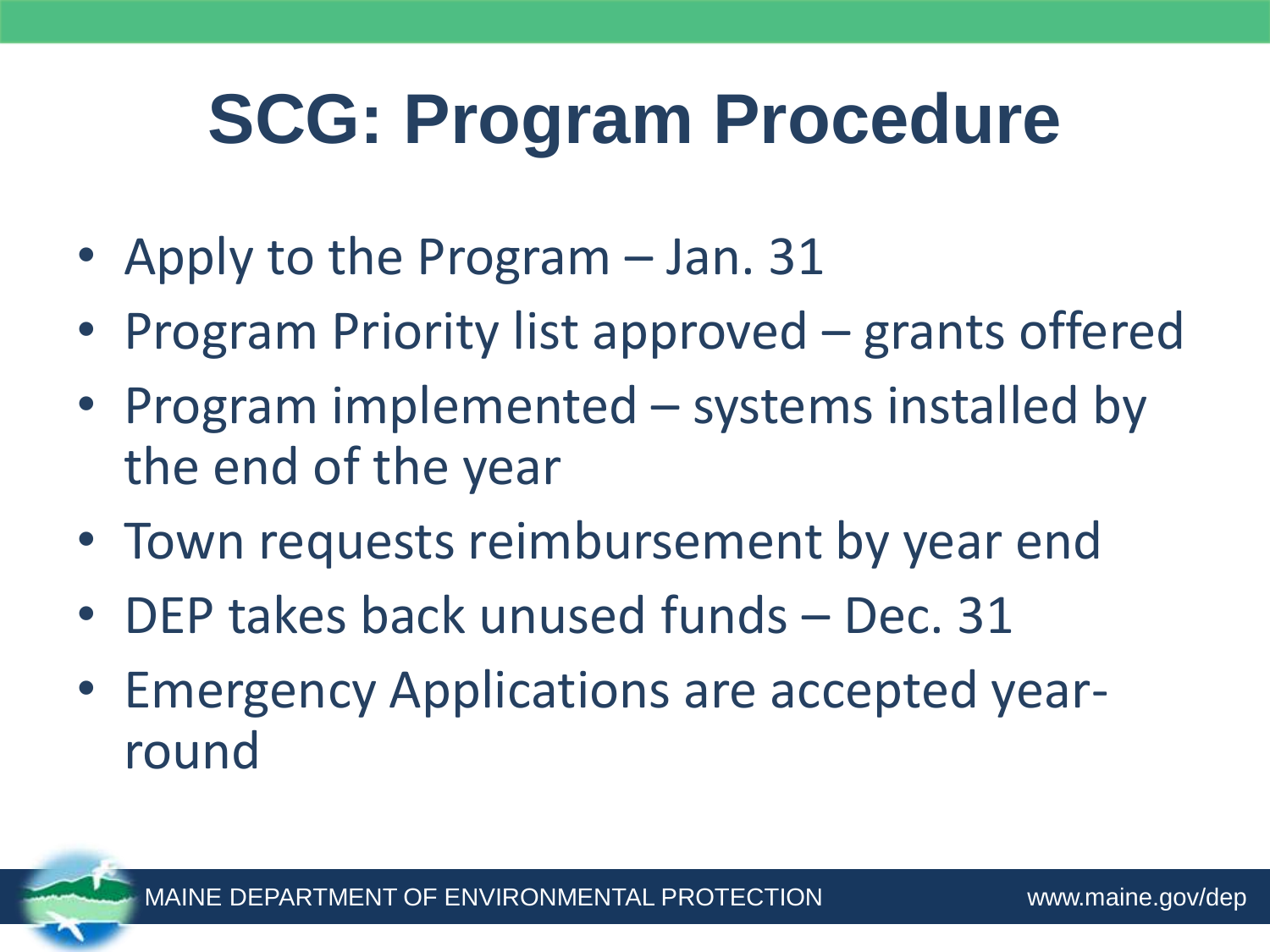## **SCG: Municipal Handbook**

- Grant Applications
- DEP Site Inspection/ Eligibility Determination
	- Tax Card, Tax map, TI, Discharge Survey Report, Photos
	- DEP Letter approval: Field Determination & Funding Determination required
- Collecting Owner's Share
	- Taxable Income confirmed
	- Signed Agreement
	- Signed Easement recorded
	- DEP verification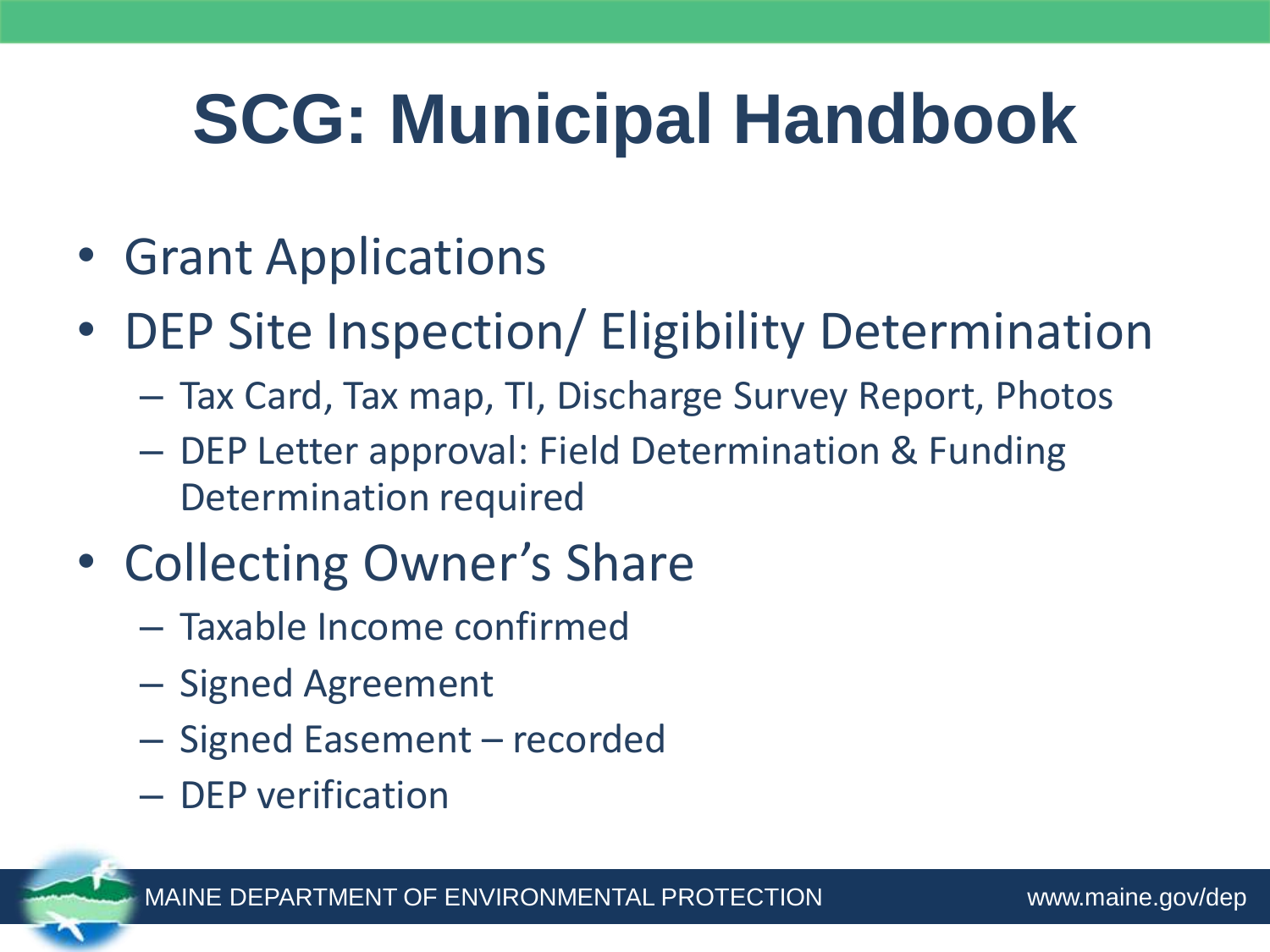## **SCG: Municipal Handbook**

- Grant Percentage
- System Design DEP letter approval
	- Permits
	- Variances
- Bidding and Contract Award
	- Contract between Town and Contractor
	- Formal Advertisement
	- Contractor Site Inspection
	- Low Bid / Tabulation
	- Letter and copy of approved plans (LPI)
	- DEP receives info DEP Letter approval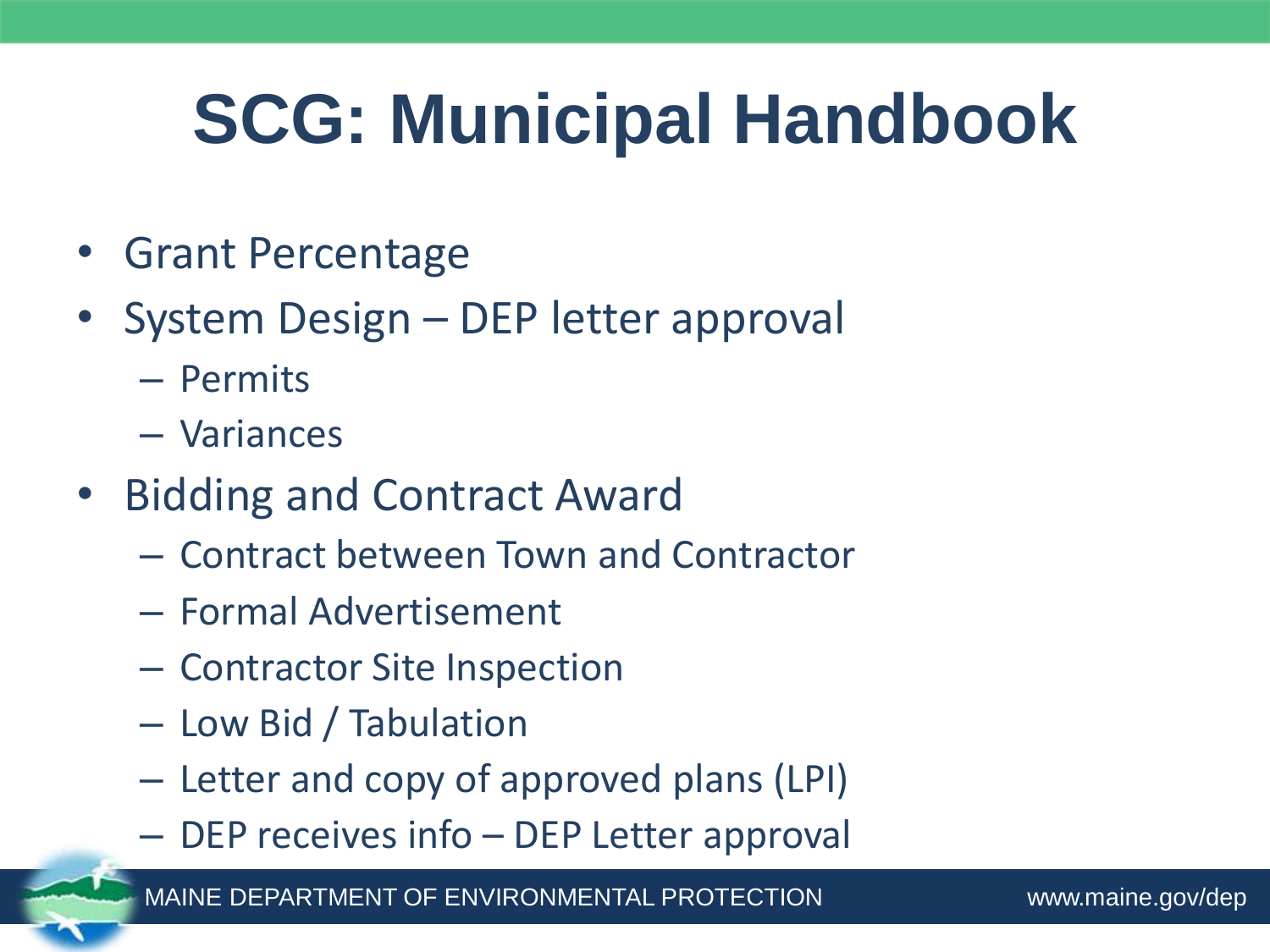## **SCG: Municipal Handbook**

- Payments to Contractor
	- Inspections 3 (This program requires 3rd inspection)
		- Before system placed (LPI can empower Contractor)
		- After bed placed with granular etc.
		- After grass growing (only required in SCG program)
	- Retainage
	- Change Orders approved in advance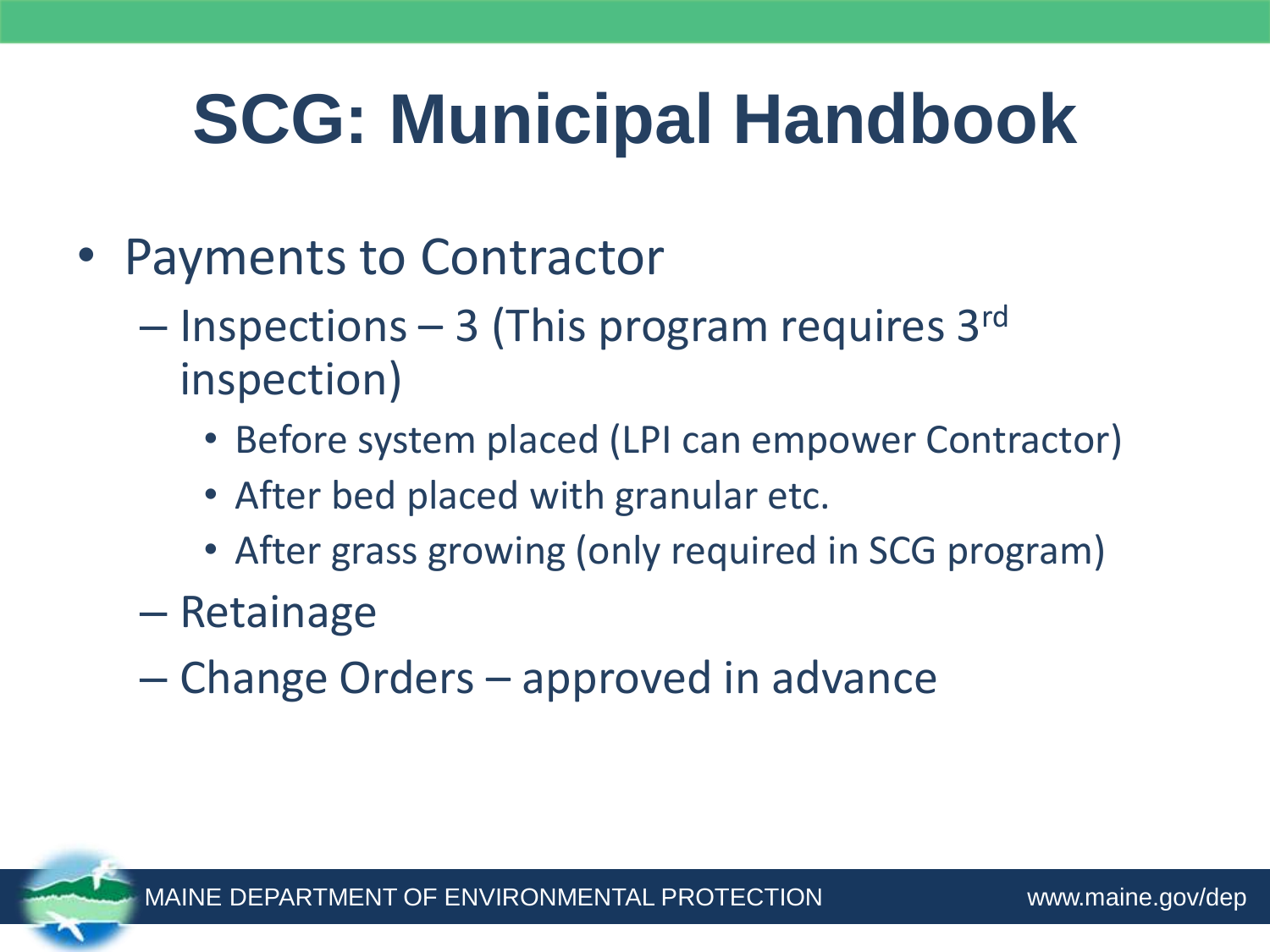#### **SCG: Documentation**

- DEP will provide:
	- Eligibility approval letter
	- Design approval letter
	- Bid award approval letter
- Town to provide:
	- Contract agreement
	- Owners agreement
	- Easement
	- Checklists Project checklist
		- System Inspection Checklist 2 construction photographs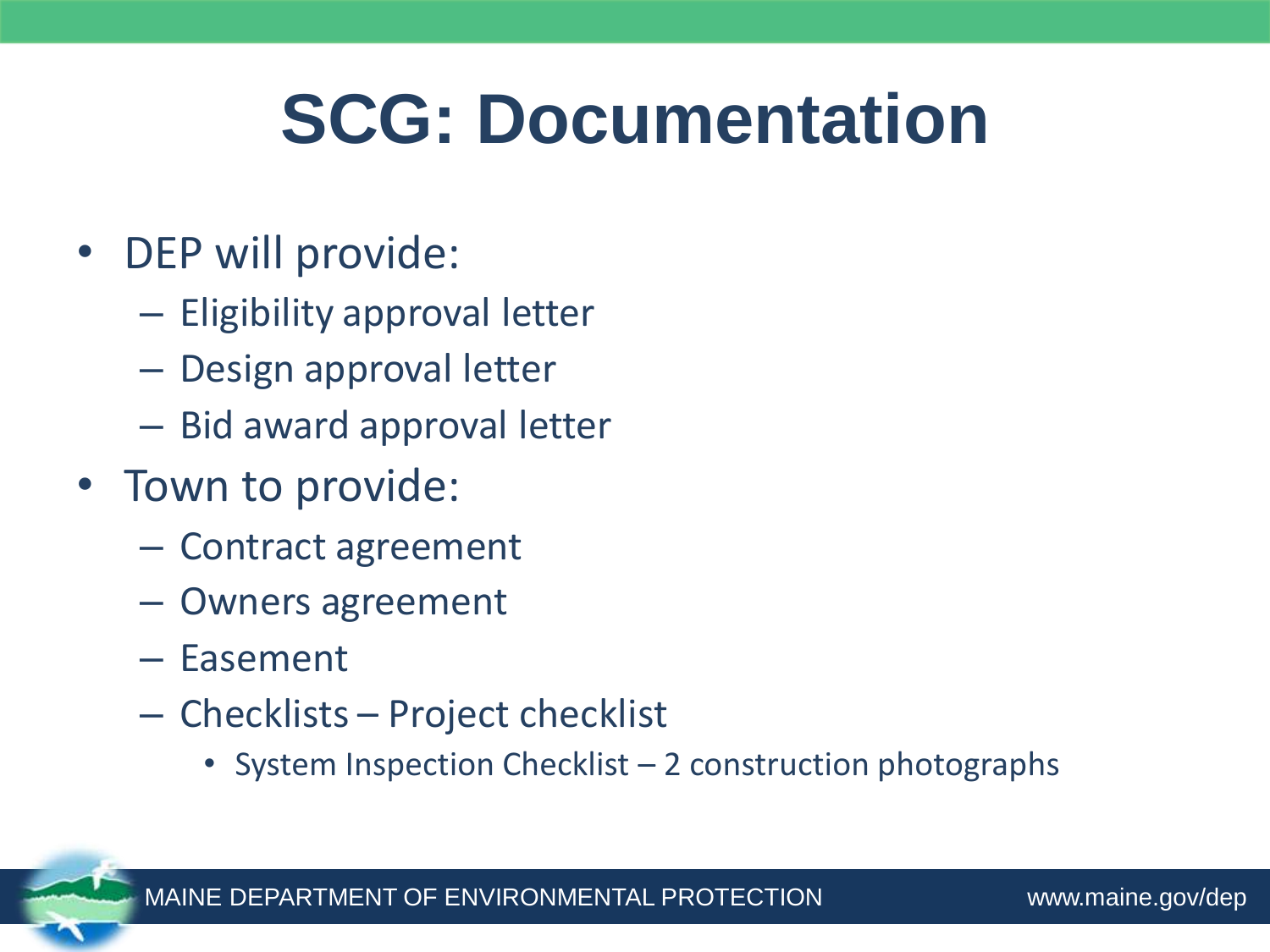#### **SCG: Reimbursement**

- Documents Required:
	- Inspection checklists LPI certification
	- ALL backup receipts/invoices
- DEP audit other records

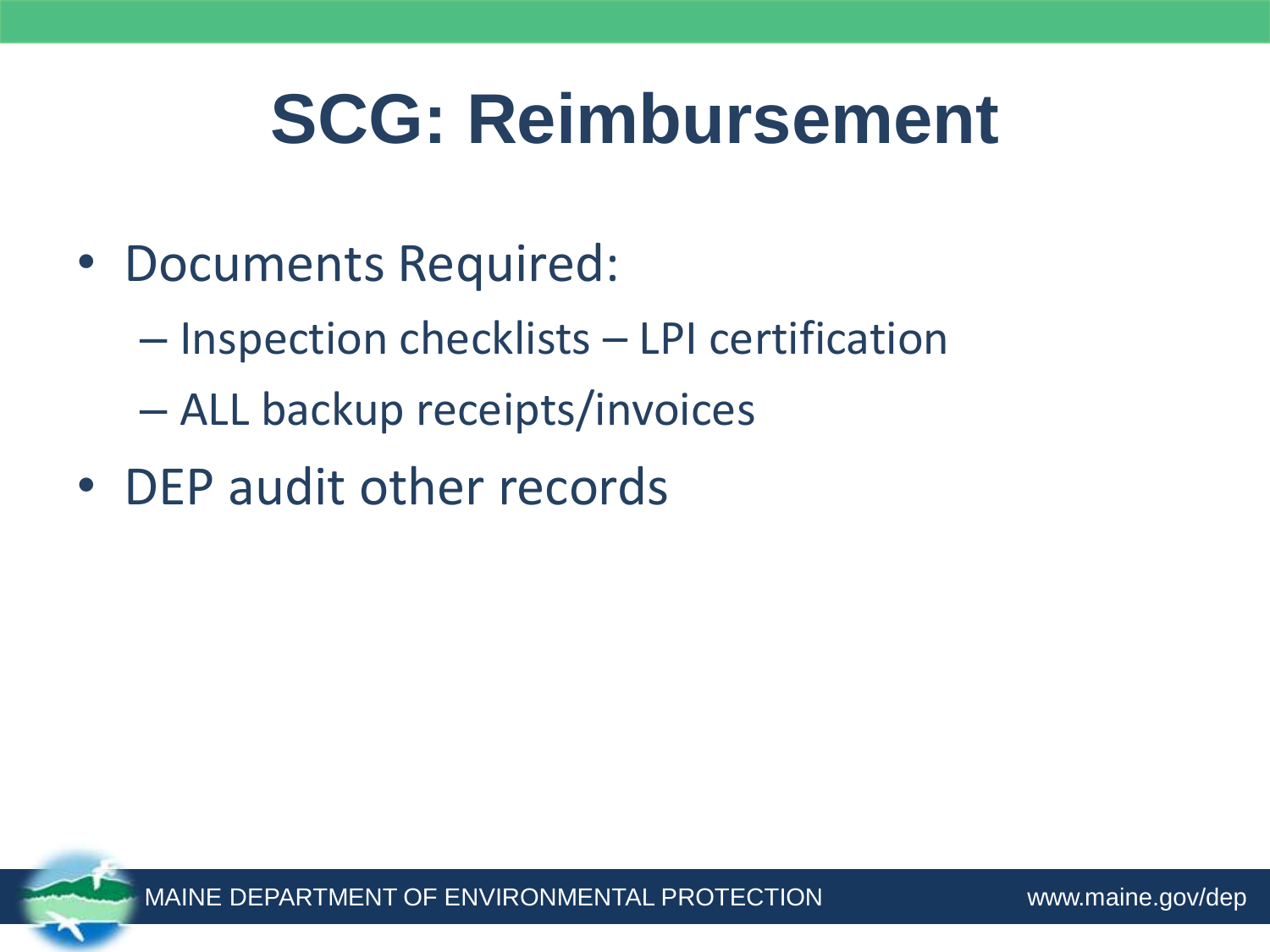#### **SCG: Reimbursement Issues**

- Problems We've Encountered:
	- Easements signed after construction or never recorded
	- If several owners, need all signatures on easements and agreements
	- Contract not dated/no contract No S.C. date
	- Requisition page unsigned
	- No project checklist or incomplete
	- No change orders for extra work or executed
	- Explanation of ALL Admin costs
	- No bills for public advertising/design services etc.
	- No plumbing sticker copy submitted
	- 3<sup>rd</sup> inspection costs receipt
	- No inspection checklist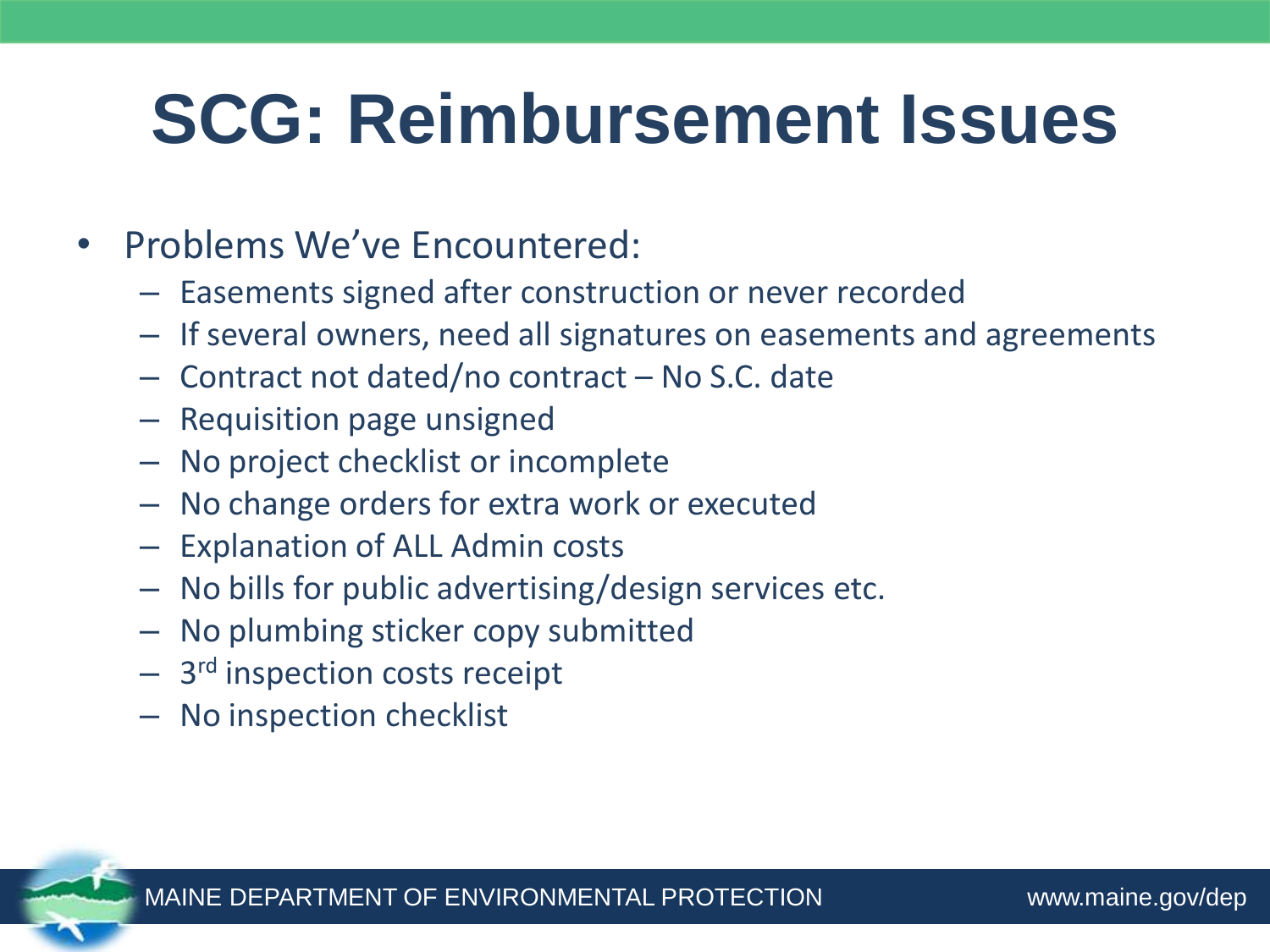### **SCG: Other Issues**

- Erosion Control on sites
- LPI 1<sup>st</sup> Inspection by Contractor.....need agreement and confidence of **Contractor**
- New products
	- Ensure Manufacturer instructions for installation followed
- New Maine Subsurface Wastewater Disposal Rules, January 18, 2011
- Installation issues……Owners have right to information….but the Town has a Contract with the Installer and the Town has an agreement to represent Owner per agreement
- Difficult restrictions put on Contractor by Owner
- Design gravity flow versus pumping
- Design Is flow correct?
- Is grey water confirmed connected through internal plumbing?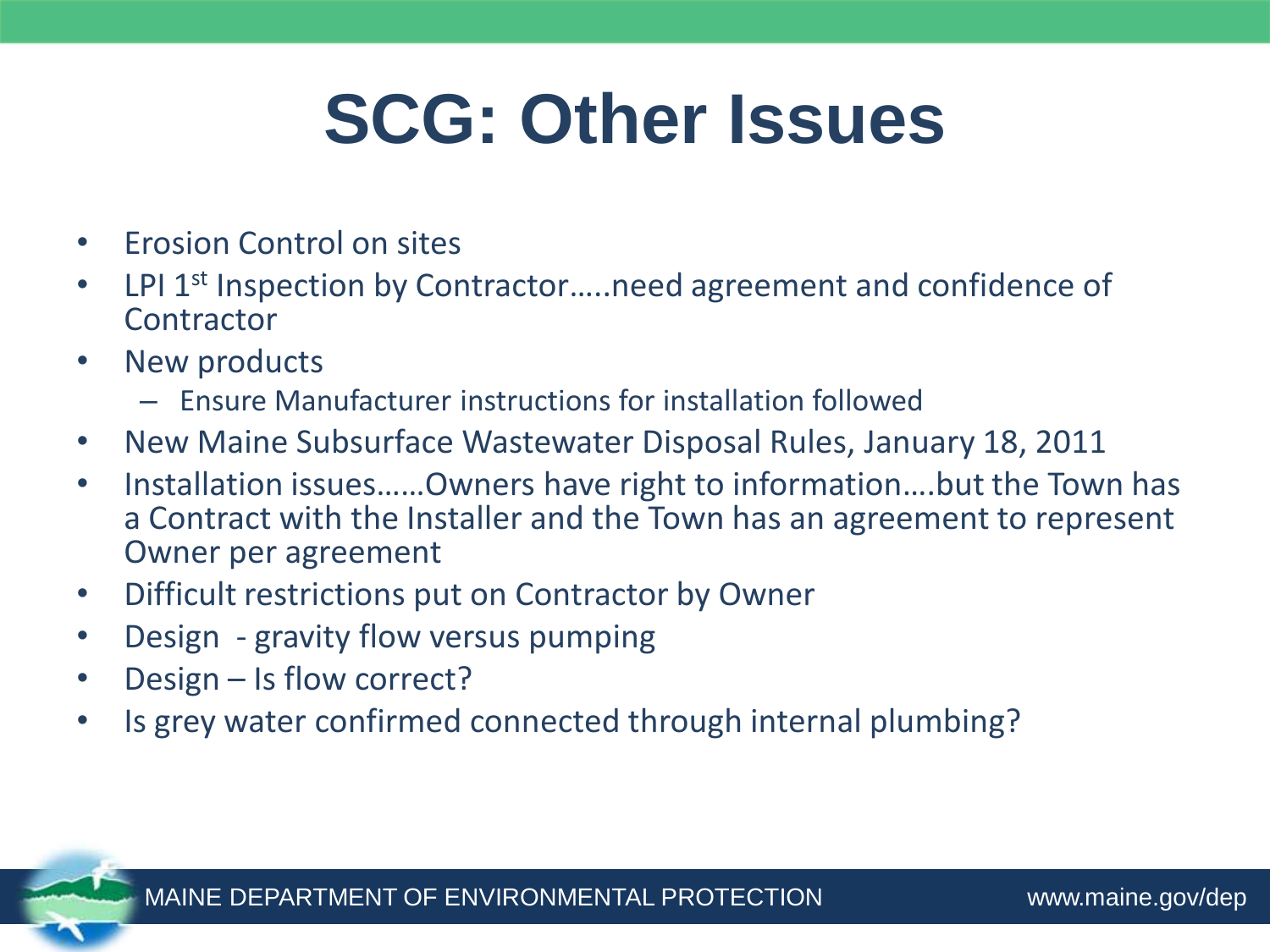# **Small Community Grant Program**

- Summary/ Importance/ Support of Program
	- Town
	- LPI/CEO
	- Contractors
	- Legislature
- Other Funding Options
	- RD 504 Program Loans and grants
	- Maine State Housing Authority- Maine Septic System Repair and Replacement Program - loans
- Questions ????